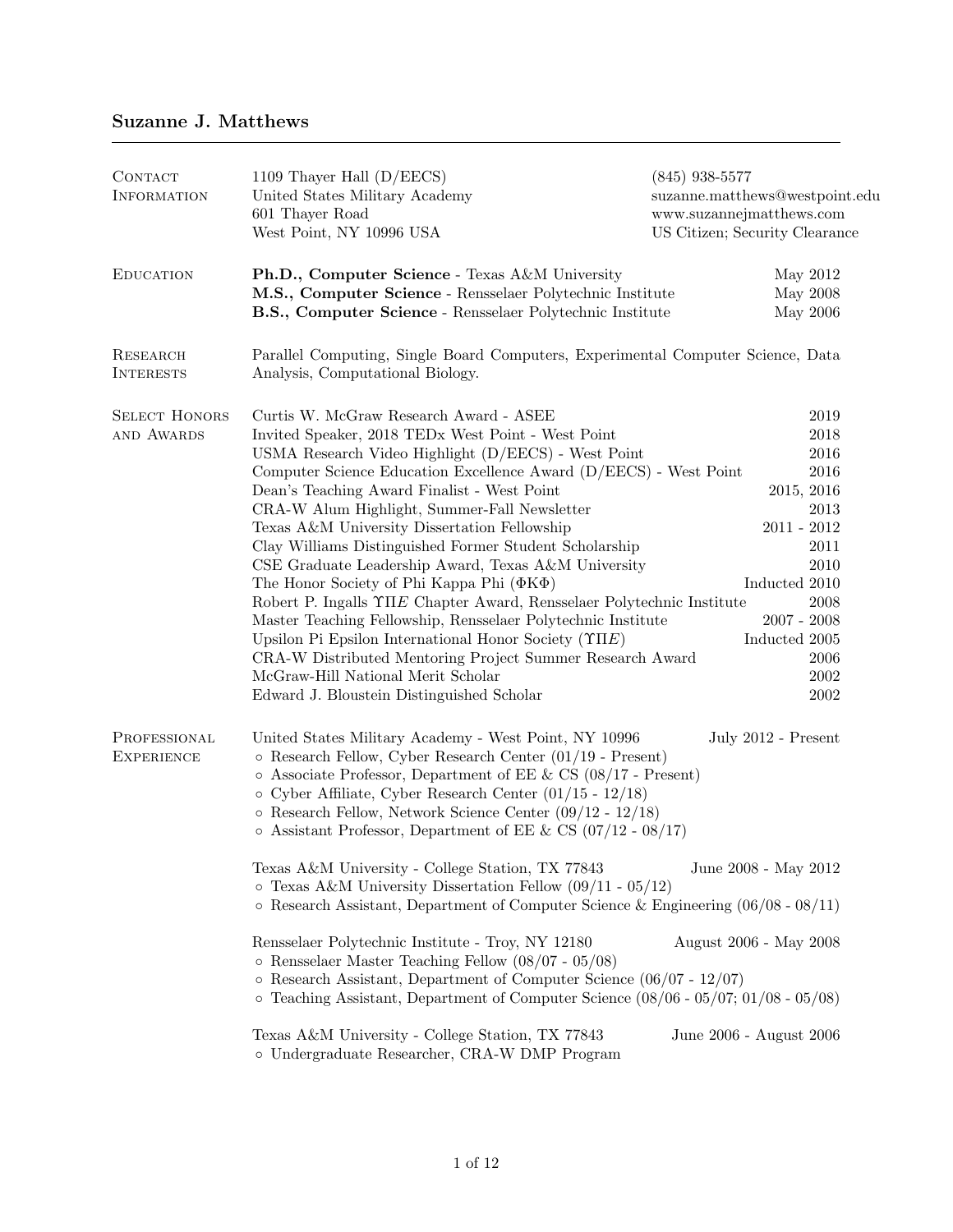### Invited Talks Invited Technical Presentations

- 1. S. J. Matthews, "Single board computers for cyber security." Invited Talk (Remote), Belmont University, October 2021
- 2. S. J. Matthews, "Maximizing computing on minimal hardware." Invited Talk, Skidmore College, Saratoga Springs NY, March 2019
- 3. S. J. Matthews, "Leveraging single board computers for low-energy computing." Invited Talk, Rochester Institute of Technology, Rochester NY, October 2018
- 4. S. J. Matthews, "Tomorrow's personal computer." Online: <https://youtu.be/KaX-nCjiV5g>. TEDx - West Point, West Point NY. February 1, 2018
- 5. S. J. Matthews, "Parallel computing on the raspberry pi." TeenTech NY Conference, New York NY, November 2017
- 6. S. J. Matthews, R. A. Brown, J. C. Adams, and E. Shoop, "An introduction to parallel computing on the raspberry pi." 2017 SIAM Conference on Computational Science & Engineering (CSE'17) - Broader Engagement Program, Atlanta GA, March 2017
- 7. R. A. Brown and S. J. Matthews, "Roundtable workshop: PDC in core undergraduate education." 2016 IEEE International Parallel & Distributed Processing Symposium (IPDPS'16), Chicago IL, May 2016
- 8. S. J. Matthews, "Student parallella and student pi." 2015 CSinParallel Workshop, Chicago IL (remote talk), August 2015
- 9. S. J. Matthews, "Saving the forest for the trees: The case for preserving phylogenetic tree collections." ACM International Workshop on Big Data in Life Sciences (BigLS'15), Atlanta GA, September 2015
- 10. S. J. Matthews and W. T. L., "An efficient and extensible approach for compressing phylogenetic trees." 2011 Evolution Conference, Norman OK, June 2011

#### Invited Talks for Mentorship

- "Choosing What's Right For You", Grace Hopper Conference Town Hall series, 2015 Grace Hopper Conference, Houston TX, October 15, 2015.
- "Pitching Yourself Forward", Girls Who Code speaker series, Girls Who Code HQ, Goldman Sachs, New York, NY, August 9, 2013.
- "Achieving Your Dreams with Computer Science and Engineering", Mother-Daughter Engineering Breakfast, Suffern Middle School, Suffern NY, Feb 2, 2013.

## Leadership National Conference/Workshop Leadership

- Founder and Co-chair, Jean Bartik Computing Symposium (2022, 2020, 2019)
- Co-organizer, CSinParallel 2021 Virtual Summer Workshop, June 21-23, 2021.
- Co-organizer, CSinParallel 2020 Virtual Summer Workshop, July 8-10, 2020.
- Scholarship Committee Co-Chair, Grace Hopper Celebration of Women in Computing (2019, 2018, 2017, 2016, 2015, 2014)
- Paper Session Chair, ACM SIGCSE (2019, 2018, 2015), CCSC-Eastern (2015)
- Guest Editor, Journal of Information Security & Applications (2018)
- Student Papers Chair, ICDIS'18 Conference (2018)
- Co-organizer, CSinParallel 2016 Delaware Valley Regional Workshop. Villanova University, July 11-14, 2016.

### Academy/Department Leadership

- Co-Chair, Dean's Working Group on West Point Scholarship Programs, 2021 – Harper D and Matthews SJ. "White Paper on Scholarship Programs at West Point". FOUO. 28 pages. Provided to Dean, U.S. Military Academy.
- Founder and Faculty Chair, EECS Systers (ACM-W chapter), 2012 Present
- Chair, USMA Dean's Service Award Committee, 2022, 2020, 2019, 2018
- Workshop Co-organizer, USMA HPC Users Workshop, 2016 Present
- Brownbag Discussion Leader, EECS Brown Bag: "Inclusive Excellence: Speaking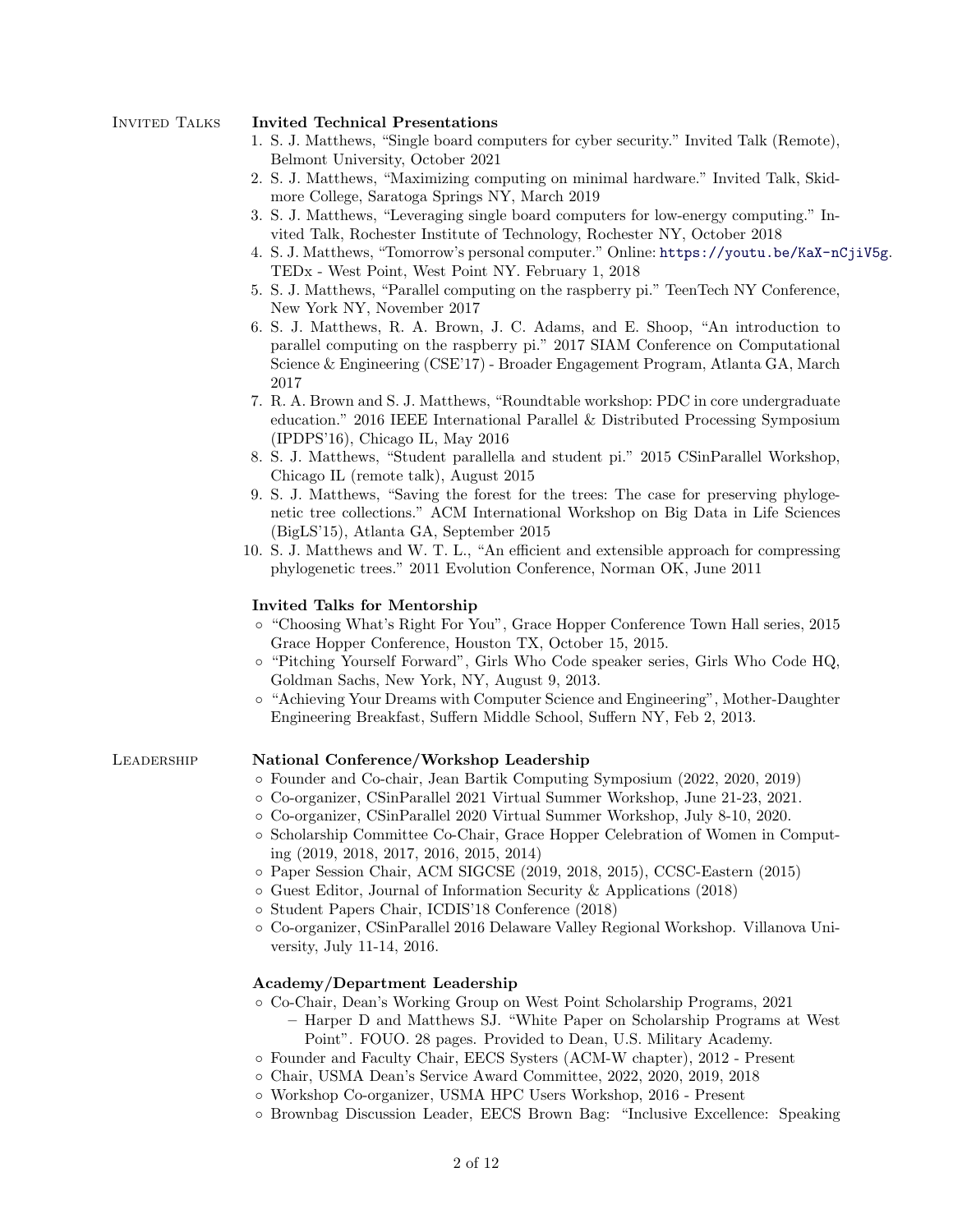the Subtext". 08/22/2018.

#### Community STEM Outreach Leadership

- "Packet Sniffing on the Raspberry Pi", New York City-area schools, West Point NY, Nov. 6, 2018, Dec. 10, 2018. With Clay Moody, Ray Blaine, and Joseph Sagisi.
- "Hour of Code: The Adventures of ScriptKitty", West Point Middle School Coding Club, West Point, NY, April 17, 2018.
- "Hour of Code: Learning Scratch on the Raspberry Pi", West Point Middle School Coding Club, West Point, NY, Dec. 5, 2017. With Katherine Duncan.
- "Hour of Code: Picobot", Brooklyn High Schools (Grand Street Campus), Brooklyn, NY, Jun. 2, 2017. With Akintayo Holder and Ethan Glasser-Camp.
- "Hour of Code: Dragon Dash", West Point Middle School Coding Club, West Point, NY, Feb. 21, 2017. With Benjamin Klimkowski.
- "Hour of Code: Build an App with MIT App Inventor", Project Hope/Detroit Public Schools, Detroit, MI, November 25, 2014. With CDT Alex Molnar, John Borger, Megan Conger, Tre'Anna Smith, Alicia Clark, Alexandra Davis and Alexa Porcaro.
- "Hour of Code: Build an App with MIT App Inventor", STEM for Girls Workshop, United States Military Academy, West Point, NY, March 8, 2014. With Jean Blair and Peggy Leonowich-Graham.

# TEACHING Courses Taught (Designer<sup>§</sup>, Course Director<sup>†</sup>)

- **CS 380 Computer Organization**<sup>§†</sup> : I designed this course to give students an appreciation of how the code they write is influenced and impacted by the underlying hardware. The course is the students' first introduction to C programming, and is required by all majors. AY16, AY17, AY18-1, AY19-1, AY21-1, AY22
- XE 401/402 Integrative Capstone Experience : Supervised and provided technical mentorship to 10 capstone teams over the Computer Science, Information Technology and Electrical Engineering programs, involving approximately 37 cadets. Several students have written papers that were accepted to peer-reviewed venues, and won awards for their capstone work. AY15, AY16, AY17, AY18, AY19.
- CS 474 Fundamentals of Computer Theory<sup>†</sup>: Introduces students to the theoretical underpinnings of the computing discipline, including the classes of problems that can (and cannot) be solved by modern computers. AY14-1, AY17-2, AY18-2, AY19-2.
- CS387/489 Advanced Individual Study in Computer Science : An opportunity for students to explore advanced topics in computing through a personal research project that is conducted over the course of a semester. AY15-1, AY18-2, AY21-1, AY22
- CS 485 Parallel Computing<sup>§†</sup>: An upper-level computer science elective that I designed to help pilot the introduction of parallel computing concepts into the core CS curriculum. A significant portion of the parallel computing concepts covered in this course were incorporated into the design of CS380. AY15-2.
- **CS 301 Fundamentals of Computer Science** $i$ <sup>†</sup> : First course in sequence for Computer Science majors. While the course was originally taught in Ada, I was tasked my first semester as a faculty member to redesign the course completely. The version I designed introduced students to the Python language, in lieu of Ada. The course would go on to be the first course in major for CS majors, IT majors, and students in the Cyber sequence. AY13-2, AY14, AY15.
- IT 105 Introduction to Computing & Information Technology : CS0 core course that is required for all freshmen at West Point. Provides a breadth-first introduction to computing, information technology, and electronics. AY13-1.

#### ADVISING Select Undergraduate Research Students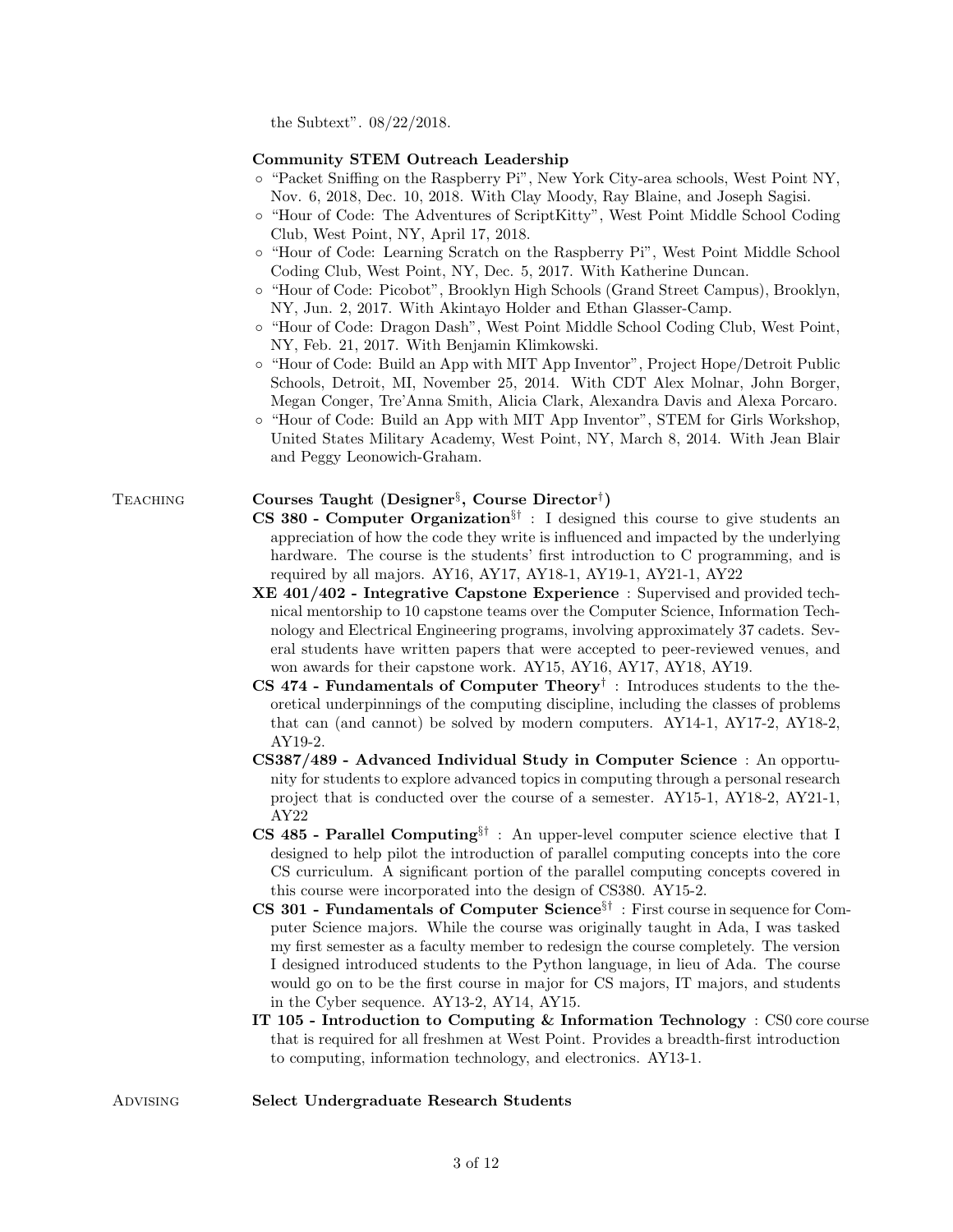I have supervised or co-supervised more than 50 undergraduate students in various research projects, including 8 women and 6 minority male students. Nearly a quarter have gone on to attend graduate programs, several on prestigious scholarships. A few are highlighted below:

- Spencer Drakontaidis (USMA'18): 05/17 05/18. M.S. in Computer Science, Stanford University.
- $\circ$  1LT Andrés Alejos (CY): 08/17 05/18. GEM Fellowship, M.S. in Computer Science, Purdue University.
- CPT Leonard Kosta (CY): 05/16 05/17. Draper Laboratories Graduate Fellowship. M.S. in Computer Science, Boston University.
- CPT Jinny Yan (CY): 08/15 05/16. MIT Lincoln Labs Military Fellowship. Masters in Computer Science, Northeastern University.
- Lisa Jones (CY, RET): 08/13 05/16. 2016 Churchill Scholar; 2016 CRA Outstanding Female Researcher Award; 2016 NSF Graduate Research Fellowship; 2013-2014 CRA-W CREU Awardee. M.S. in Mathematics, Cambridge University.
- Andreas Kellas (CY, RET): 08/14-05/15. Currently pursuing Ph.D. in Computer Science at Columbia University.
- CPT Leo St. Amour (CY): 08/14-05/15. MIT Lincoln Labs Military Fellowship. M.S. in Computer Science, Northeastern University (2017).
- Frederick Ulrich (CY, RET): 08/14-05/15. MIT Lincoln Labs Military Fellowship. M.S. in Computer Science, Northeastern University (2017).
- CPT Joseph Hannigan (CY): 08/12-05/14. Honorable Mention, NSF Graduate Research Fellowship.
- 2013-2014 CRA-W CREU Program Students: CPTs Rosemary Betros, Jorge Figueroa-Cecco, Lisa Jones, Nathaniel Rollings, and Bryce Tyson.

#### Other Advising

- Department Academic Counselor : I have served as the official Department Academic Counselor (DAC) for 20 computer science majors. I helped them create their 8-term academic plans, advised them on electives, and helped them solidify their plans for after graduation.
- Graduate School Mentor : I have mentored additional cadets through the scholarship process, even though they did not directly do research wiht me. I helped them understand the path to graduate school, what options are possible, and wrote letters of recommendation for them. Three are currently attending graduate school on competitive scholarships.

#### RESEARCH External Funding

- Funding 1. National Science Foundation, Collaborative Research: Developing Dynamic and Interactive Materials to Teach Computing Systems Concepts to All Students. PIs: Suzanne J. Matthews (West Point), Tia Newhall (Swarthmore College Co-PI) Kevin Webb (Swarthmore College Lead-PI) \$598,274.00 (West Point's portion: \$112,752.00). 04/2022 -03/2025. (DUE-2141814).
	- 2. ACM SIGCSE Special Projects Award, Dive into Systems A Free Online Textbook for Introductory Computer Systems Topics. Co-Investigator with Tia Newhall and Kevin Webb (Swarthmore College). \$5,000.000. 07/2019-07/2020.
	- 3. National Science Foundation, *Collaborative Research: CSinParallel: Experiential* Learning of Parallel and Distributed Computing Through Sight, Sound, and Touch. PIs: Richard Brown (St. Olaf College), Joel Adams (Calvin College), Suzanne Matthews (West Point) \$595,131.00 (West Point's portion: \$58,710.00). 11/2018 -04/2022. (DUE-1855761).
	- 4. U.S. Army Engineer Research and Development Center, Increasing the Exposure of Parallel Computing at the United States Military Academy, PI, \$246,252.00. 2016- 2021.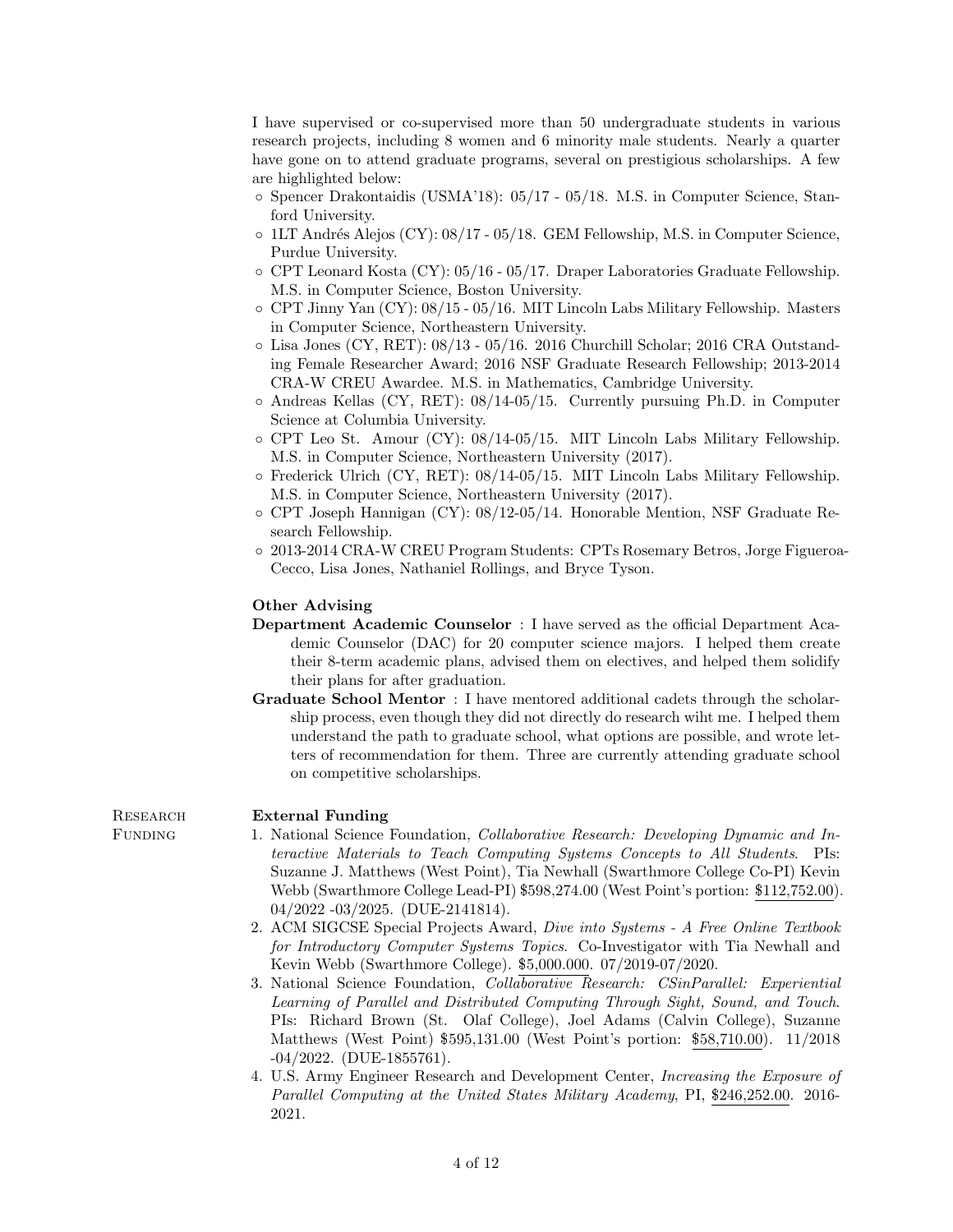- 5. Additional funding of \$75,000.00 received from ARDEC (Co-PI: Dr. Aaron St. Leger), 2016-2020
- 6. Computing Research Association, Exploring MapReduce for Comparing Large Collections of Phylogenetic Trees, Collaborative Research Experience for Undergraduates (CREU), PI, \$6,000, 2013.

### Internal Funding

- 6. Army Research Labs, Leveraging MapReduce for Anomaly Detection in Smart Grids, ARL Faculty and Cadet Collaborative Research Program, Co-PI with Dr. Aaron St. Leger, \$3,149.00, 2016.
- 7. Army Research Labs, Parallel Author Verification of E-mail, ARL Faculty and Cadet Collaborative Research Program, PI, \$3,211.60, 2015.
- 8. Defense Advanced Research Projects Agency, Leveraging MapReduce for Email Authorship Identification, Undergraduate Research Opportunity Program (UROP), PI, \$1,000, 2014.

### PUBLICATIONS Books & Book Chapters

- 1. S. J. Matthews, T. Newhall, and K. Webb, Dive into Systems. No Starch Press, 1 ed., 6 2022. ISBN: 978-1718501362, 816 pages, In press. Free online version at <http://diveintosystems.org>
- 2. J. C. Adams, R. A. Brown, S. J. Matthews, E. Shoop, et al., PDC for Beginners. Available Online, 1 ed., 1 2022. https://dx.doi.org/10.55682/VXWY1300, [https:](https://www.learnpdc.org/PDCBeginners/) [//www.learnpdc.org/PDCBeginners/](https://www.learnpdc.org/PDCBeginners/)
- 3. S. J. Matthews, "Harnessing single board computers for military data analytics," in Military Applications of Data Analytics (K. Huggins, ed.), ch. 4, pp. 63–77, CRC Press, Taylor & Francis, 2018

#### Peer-Reviewed Journal Articles<sup>[1](#page-4-0)</sup>

- 4. S. J. Matthews and A. St. Leger, "Leveraging mapreduce and synchrophasors for real-time anomaly detection in the smart grid," IEEE Transactions on Emerging Topics in Computing, vol. 7, pp. 392–403, July 2019. 10.1109/TETC.2017.2694804, First appeared online in IEEE Xplore in 2017
- 5. J. C. Adams, S. J. Matthews, E. Shoop, D. Toth, and J. Wolfer, "Using inxpensive microclusters and accessible materials for cost-effective parallel and distributed computing education," Journal of Computational Science Education, vol. 8, pp. 2–10, December 2017. 10.22369/issn.2153-4136/8/3/1
- 6. S. J. Matthews, "Using phoenix++ mapreduce to introduce undergraduate students to parallel computing," J. Comput. Sci. Coll., vol. 32, pp. 165–174, June 2017. http://dl.acm.org/citation.cfm?id=3069658.3069682
- 7. C. Chewar and S. J. Matthews, "Lights, camera, action!: Video deliverables for programming projects," J. Comput. Sci. Coll., vol. 31, pp.  $8-17$ , Jan. 2016. http://dl.acm. org/citation.cfm?id=2835377.2835380
- 8. S. J. Matthews, "Teaching with parallella: A first look in an undergraduate parallel computing course," J. Comput. Sci. Coll., vol. 31, pp. 18–27, Jan. 2016. http://dl.acm. org/citation.cfm?id=2835377.2835381, Best Paper, Award, CCSC Eastern 2015
- 9. Z. J. Ramirez<sup>\*</sup>, R. W. Blaine, and S. J. Matthews, "Augmenting the remotely operated automated mortar system with message passing," CrossTalk, The Journal of Defense Software Engineering, vol. 28, no. 6, pp. 12–16, 2015
- 10. S. J. Matthews, "Heterogeneous compression of large collections of evolutionary trees," IEEE/ACM Transactions on Computational Biology and Bioinformatics, vol. 12, pp. 807–814, July 2015. https://doi.org/10.1109/TCBB.2014.2366756
- 11. V. Ramakrishnan, S. P. Srinivasan, S. M. Salem, S. J. Matthews, W. Colón, M. Zaki,

<span id="page-4-0"></span><sup>&</sup>lt;sup>1</sup>Matthews' undergraduate research advisees noted with asterisk  $(*)$ .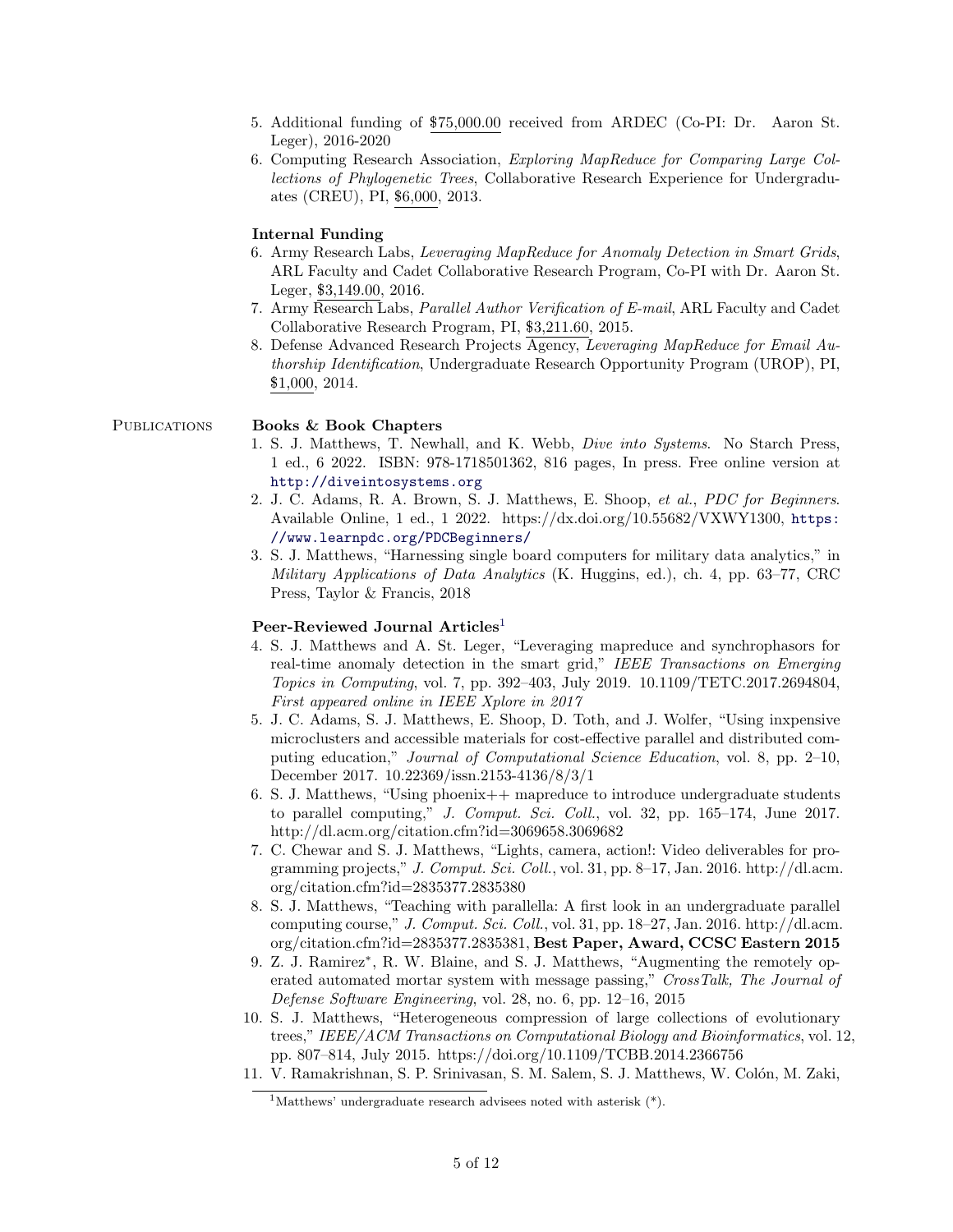and C. Bystroff, "Geofold: Topology-based protein unfolding pathways capture the effects of engineered disulfides on kinetic stability," Proteins: Structure, Function, and Bioinformatics, vol. 80, no. 3, pp. 920–934, 2012. http://dx.doi.org/10.1002/prot.23249

- 12. S. J. Matthews and T. L. Williams, "An efficient and extensible approach for compressing phylogenetic trees," BMC Bioinformatics, vol. 12, no. 10, p. S16, 2011. 10.1186/1471-2105-12-S10-S16, Also technical report No. 2011-5-2, Texas A&M University
- 13. G. R. Brammer, R. W. Crosby, S. J. Matthews, and T. L. Williams, "Paper mâché: Creating dynamic reproducible science," Procedia Computer Science, vol. 4, no. Supplement C, pp. 658 – 667, 2011. 10.1016/j.procs.2011.04.069, Finalist in Elsevier Executable Paper Grand Challenge
- 14. S. J. Matthews and T. L. Williams, "MrsRF: an efficient mapreduce algorithm for analyzing large collections of evolutionary trees," BMC bioinformatics, vol. 11, no. 1, p. S15, 2010. 10.1186/1471-2105-11-S1-S15, Highly accessed.
- 15. S.-J. Sul, S. Matthews, and T. L. Williams, "Using tree diversity to compare phylogenetic heuristics," BMC bioinformatics, vol. 10, no. 4, p. S3, 2009. 10.1186/1471- 2105-10-S4-S3

### Peer-Reviewed Conference Papers<sup>[1](#page-4-0)</sup>

- 16. J. C. Adams, R. Brown, S. J. Matthews, and E. Shoop, "Teaching pdc in the time of covid: Hands-on materials for remote learning," in 2021 IEEE International Parallel and Distributed Processing Symposium Workshops (EduPar'21), pp. 342–349, 2021. 10.1109/IPDPSW52791.2021.00061
- 17. S. J. Matthews, T. Newhall, and K. C. Webb, "Dive into systems: A free, online textbook for introducing computer systems," in Proceedings of the 52nd ACM Technical Symposium on Computer Science Education, SIGCSE '21, (New York, NY, USA), p. 1110–1116, Association for Computing Machinery, 2021. 10.1145/3408877.3432514
- 18. S. J. Matthews and A. St. Leger, "Energy-efficient analysis of synchrophasor data using the nvidia jetson nano," in 2020 IEEE High Performance Extreme Computing Conference (HPEC), pp. 1–7, 2020. 10.1109/HPEC43674.2020.9286226
- 19. D. Hawthorne, M. Kapralos, R. Blaine, and S. J. Matthews, "Evaluating cryptographic performance of raspberry pi clusters," in 2020 IEEE High Performance Extreme Computing Conference (HPEC), pp. 1–9, 2020. 10.1109/HPEC43674.2020.9286247
- 20. S. Oh<sup>∗</sup> , N. Stickney, D. Hawthorne, and S. J. Matthews, "Teaching web-attacks on a raspberry pi cyber range," in Proceedings of the 21st Annual SIG Conference on Information Technology Education, SIGITE '20, (New York, NY, USA), ACM, 2020. 10.1145/3368308.3415364
- 21. S. J. Matthews, "PDCunplugged: A free repository of unplugged parallel distributed computing activities," in 2020 IEEE International Parallel and Distributed Processing Symposium Workshops (IPDPSW), pp. 284–291, 2020. 10.1109/IPDPSW50202. 2020.00060, Best Paper Award, EduPar'20
- 22. C. Johnson\*, B. Curtin\*, N. Shyamkumar\*, R. David\*, E. Dunham\*, P. Haney, H. Moore, T. A. Babitt, and S. J. Matthews, "A raspberry pi mesh sensor network for portable perimeter security," in 2019 IEEE 10th Annual Ubiquitous Computing, Electronics Mobile Communication Conference (UEMCON), pp. 0001–0007, Oct 2019. 10.1109/UEMCON47517.2019.8993000
- 23. B. Curtin<sup>∗</sup> and S. J. Matthews, "Deep learning for inexpensive image classification of wildlife on the raspberry pi," in 2019 IEEE 10th Annual Ubiquitous Computing, Electronics Mobile Communication Conference (UEMCON), pp. 0082–0087, Oct 2019. 10.1109/UEMCON47517.2019.8993061
- 24. O.-G. Baciu-Ureche<sup>∗</sup> , C. Sleeman<sup>∗</sup> , W. C. Moody, and S. J. Matthews, "The adventures of scriptkitty: Using the raspberry pi to teach adolescents about internet safety," in Proceedings of the 20th Annual SIG Conference on Information Technology Education, SIGITE '19, (New York, NY, USA), pp. 118–123, ACM, 2019.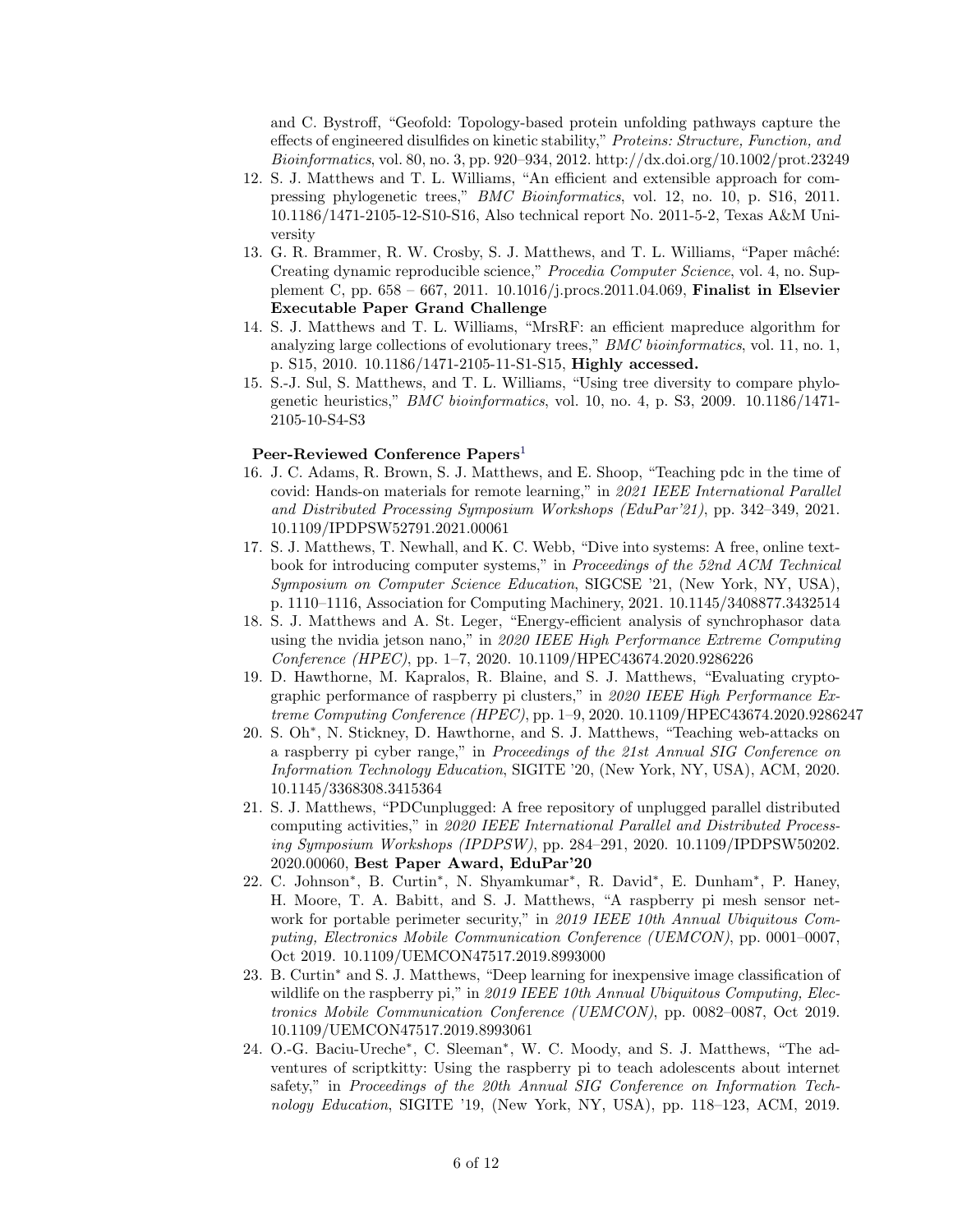10.1145/3349266.3351399

- 25. S. Drakontaidis<sup>∗</sup> , M. Stanchi<sup>∗</sup> , G. Glazer<sup>∗</sup> , J. Hussey, A. S. Leger, and S. J. Matthews, "Towards energy-proportional anomaly detection in the smart grid," in 2018 IEEE High Performance extreme Computing Conference (HPEC), pp. 1–7, Sept 2018. 10.1109/HPEC.2018.8547695
- 26. S. J. Matthews, J. C. Adams, R. A. Brown, and E. Shoop, "Portable parallel computing with the raspberry pi," in Proceedings of the 49th ACM Technical Symposium on Computer Science Education, SIGCSE '18, (New York, NY, USA), pp. 92–97, ACM, 2018. 10.1145/3159450.3159558
- 27. S. J. Matthews and A. St. Leger, "Leveraging single board computers for anomaly detection in the smart grid," in 2017 IEEE 8th Annual Ubiquitous Computing, Electronics and Mobile Communication Conference (UEMCON), pp. 437–443, Oct 2017. 10.1109/UEMCON.2017.8249031, Best Paper Award
- 28. S. Deaton<sup>\*</sup>, D. Brownfield<sup>\*</sup>, L. Kosta<sup>\*</sup>, Z. Zhu<sup>\*</sup>, and S. J. Matthews, "Real-time regex matching with apache spark," in 2017 IEEE High Performance Extreme Computing Conference (HPEC), pp. 1–6, Sept 2017. 10.1109/HPEC.2017.8091063
- 29. L. Kosta<sup>∗</sup> , H. Hunter, G. George, A. Strelzoff, and S. J. Matthews, "Measuring I/O performance of lustre and the temporary file system for tradespace applications on hpc systems," in *Proceedings of the ACM SouthEast Conference*, ACM SE '17, (New York, NY, USA), pp. 187–190, ACM, 2017. 10.1145/3077286.3077326
- 30. S. J. Matthews, R. W. Blaine, and A. F. Brantly, "Evaluating single board computer clusters for cyber operations," in 2016 International Conference on Cyber Conflict  $(CyCon U.S.),$  pp. 1–8, Oct 2016. 10.1109/CYCONUS.2016.7836622
- 31. S. J. Matthews, "Accurate simulation of large collections of phylogenetic trees," in 2015 IEEE International Conference on Bioinformatics and Biomedicine (BIBM), pp. 113–118, Nov 2015. 10.1109/BIBM.2015.7359665
- 32. J. Hannigan<sup>∗</sup> , S. J. Matthews, J. K. Wickiser, and P. Shakarian, "A network-based approach for identifying cancer causing pathogens," in Proceedings of the 2014 ACM Southeast Regional Conference, ACM SE '14, pp. 56:1–56:5, 2014. http://doi.acm.org/ 10.1145/2638404.2735459
- 33. B. Tyson<sup>\*</sup>, R. Betros<sup>\*</sup>, N. Rollings<sup>\*</sup>, J. Figueroa-Cecco<sup>\*</sup>, L. Jones<sup>\*</sup>, and S. J. Matthews, "Using mapreduce to compare large collections of phylogenetic trees," in Proceedings of the 2014 ACM Southeast Regional Conference, ACM SE '14, pp. 57:1–57:5, 2014. http://doi.acm.org/10.1145/2638404.2735460
- 34. S. Matthews, S.-J. Sul, and T. L. Williams, "A novel approach for compressing phylogenetic trees.," in Bioinformatics Research and Applications ISBRA 2010, Lecture Notes in Computer Science, pp. 113–124, Springer, 2010. 10.1007/978-3-642-13078- 6 13
- 35. S. J. Sul, S. Matthews, and T. L. Williams, "New approaches to compare phylogenetic search heuristics," in 2008 IEEE International Conference on Bioinformatics and Biomedicine, pp. 239–245, Nov 2008. 10.1109/BIBM.2008.81

### Peer-Reviewed Computer Science Education Special Session Papers

- 36. J. C. Adams, J. Caswell, S. J. Matthews, C. Peck, E. Shoop, D. Toth, and J. Wolfer, "The micro-cluster showcase: 7 inexpensive beowulf clusters for teaching pdc," in Proceedings of the 47th ACM Technical Symposium on Computing Science Education, SIGCSE '16, pp. 82–83, ACM, 2016. http://doi.acm.org/10.1145/2839509.2844670
- 37. J. C. Adams, J. Caswell, S. J. Matthews, C. Peck, E. Shoop, and D. Toth, "Budget beowulfs: A showcase of inexpensive clusters for teaching pdc," in Proceedings of the 46th ACM Technical Symposium on Computer Science Education, SIGCSE '15, pp. 344–345, ACM, 2015. http://doi.acm.org/10.1145/2676723.2677317
- 38. N. Parlante, J. Zelenski, P.-M. Osera, M. Stepp, M. Sherriff, L. Tychonievich, R. Layer, S. J. Matthews, A. Obourn, D. R. Raymond, J. Hug, and S. Reges, "Nifty assignments," in Proceedings of the 46th ACM Technical Symposium on Computer Science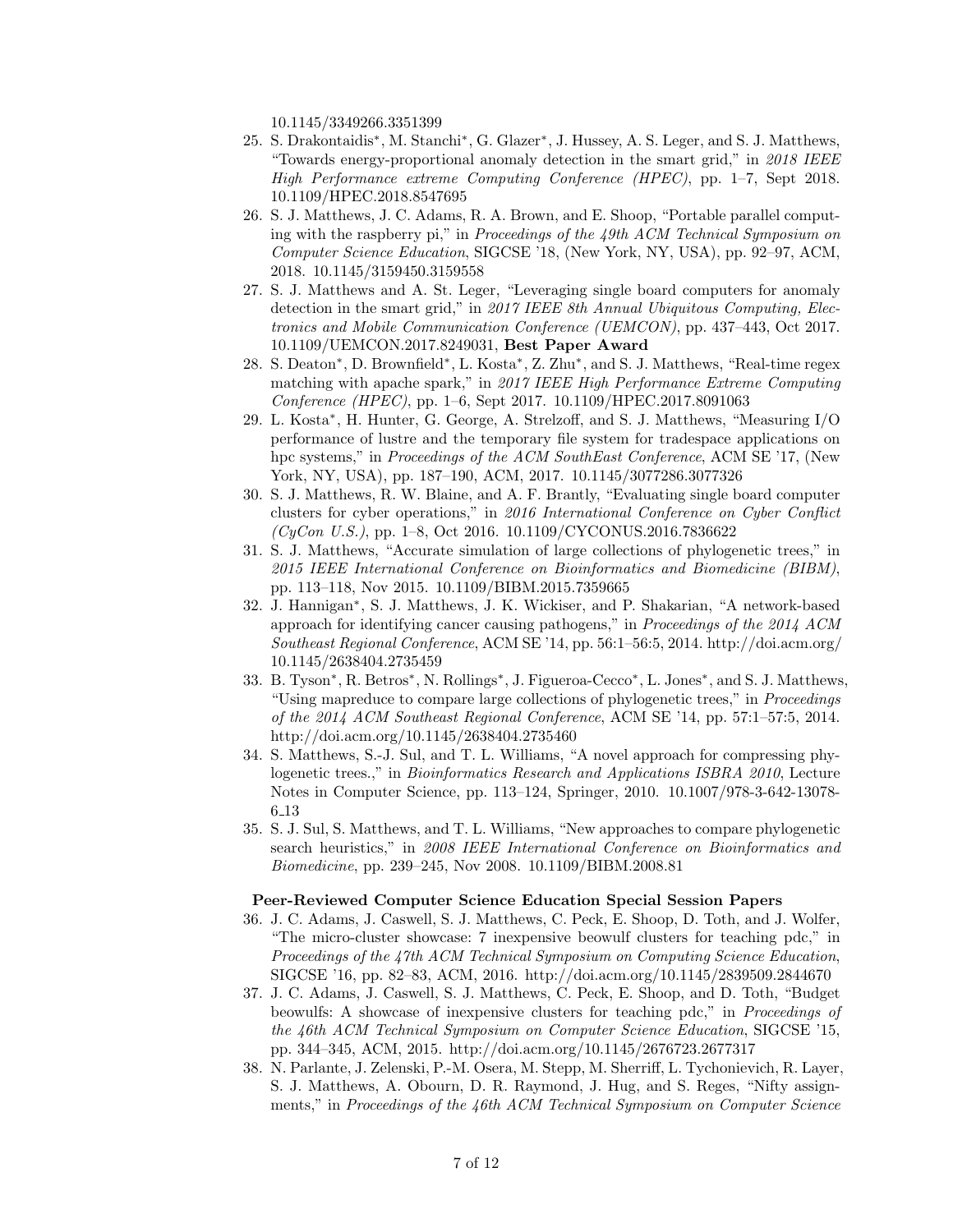Education, SIGCSE '15, pp. 673–674, ACM, 2015. http://doi.acm.org/10.1145/2676723. 2677327

#### Peer-Reviewed Undergraduate Conference Papers<sup>[1](#page-4-0)</sup>

- 39. D. K. Andrews<sup>∗</sup> , R. K. Agrawal, S. J. Matthews, and A. S. Mentis, "Comparing machine learning techniques for zeek log analysis," in 2019 IEEE MIT Undergraduate Research Technology Conference (URTC), pp. 1–4, Oct 2019. 10.1109/URTC49097. 2019.9660501
- 40. K. Candelario<sup>∗</sup> , C. Booth<sup>∗</sup> , A. St. Leger, and S. J. Matthews, "Investigating a raspberry pi cluster for detecting anomalies in the smart grid," in 2017 IEEE MIT Undergraduate Research Technology Conference (URTC), pp. 1–4, Nov 2017. 10.1109/URTC .2017.8284197, Best Paper Award
- 41. J. Yan<sup>∗</sup> and S. J. Matthews, "Applying clustering algorithms to determine authorship of chinese twitter messages," in 2016 IEEE MIT Undergraduate Research Technology Conference (URTC), pp. 1–4, Nov 2016. 10.1109/URTC.2016.8361150
- 42. T. Nosco<sup>∗</sup> , L. Jones<sup>∗</sup> , J. Smola<sup>∗</sup> , J. Lass<sup>∗</sup> , J. Bell, W. Pulleyblank, S. J. Matthews, and C. Okasaki, "Exploring the oriented graceful labeling conjecture on lobster trees," in Proceedings of the National Council of Undergraduate Research, NCUR, National Council on Undergraduate Education, 2016
- 43. C. Hwang<sup>\*</sup>, M. Parros<sup>\*</sup>, J. Russell<sup>\*</sup>, D. Chamberlen<sup>\*</sup>, J. Spruce, A. St. Leger, and S. J. Matthews, "Using mapreduce to detect anomalies in the real-time smart grid," in Proceedings of the National Council of Undergraduate Research, NCUR, National Council on Undergraduate Education, 2016

### Technical Reports & Invited Publications<sup>[1](#page-4-0)</sup>

- 44. S. Deaton<sup>∗</sup> , S. Hutchison, and S. J. Matthews, "Using machine learning to predict the popularity of reddit comments," HPC Insights Magazine (Winter 2018), 2017. Available at: https://www.hpc.mil/2013-08-29-16-06-21/publications/hpc-insights
- 45. L. St. Amour\*, F. Ulrich\*, A. Kellas\*, A. Molnar\*, and S. J. Matthews, "Pave: Writeprint creation with mapreduce," Technical Report AD1005367, Defense Technical Information Center, Army Research Labs, 2015

#### Dissertation & Thesis

- 46. S. J. Matthews, Efficient Algorithms for Comparing, Storing, and Sharing Large Collections of Evolutionary Trees. PhD thesis, Department of Computer Science  $\&$ Engineering, Texas A&M University, College Station, TX, 2012
- 47. S. J. Matthews, "Visualizing pathways: An exploration of the protein unfolding process," Master's thesis, Department of Computer Science, Rensselaer Polytechnic Institute, Troy, NY, 2008

### PRESENTATIONS Peer-Reviewed Posters and Presentations<sup>[1](#page-4-0)</sup>

- 1. D. Gourdine<sup>∗</sup> and S. J. Matthews, "Learning ARM assembly through a binary game and Dive into Systems." Consortium for Computing Science in Colleges - Northeastern Region (CCSC NE'22) Undergraduate Research Competition, Pleasantville, NY. Abstract available online: http://ccscne.org/wp-content/uploads/2022/04/CCSCNE-2022-Student-Posters-Final.pdf., April 2022
- 2. B. H. Curtin<sup>\*</sup>, R. H. David<sup>\*</sup>, E. D. Dunham<sup>\*</sup>, C. D. Johnson<sup>\*</sup>, N. Shyamkumar<sup>\*</sup>, T. A. Babbitt, and S. J. Matthews, "Designing a raspberry pi sensor network for remote observation of wildlife," in Proceedings of the 6th Annual Symposium on Hot Topics in the Science of Security, HotSoS '19, (New York, NY, USA), pp. 17:1–17:2, ACM, 2019. 10.1145/3314058.3317293, Poster, 2-page abstract appears in proceedings
- 3. D. Andrews<sup>∗</sup> , J. Behn<sup>∗</sup> , D. Jaksha<sup>∗</sup> , J. Seo<sup>∗</sup> , M. Schneider<sup>∗</sup> , J. Yoon<sup>∗</sup> , S. J. Matthews, R. Agrawal, and A. S. Mentis, "Exploring rnns for analyzing zeek http data," in Proceedings of the 6th Annual Symposium on Hot Topics in the Science of Security, Hot-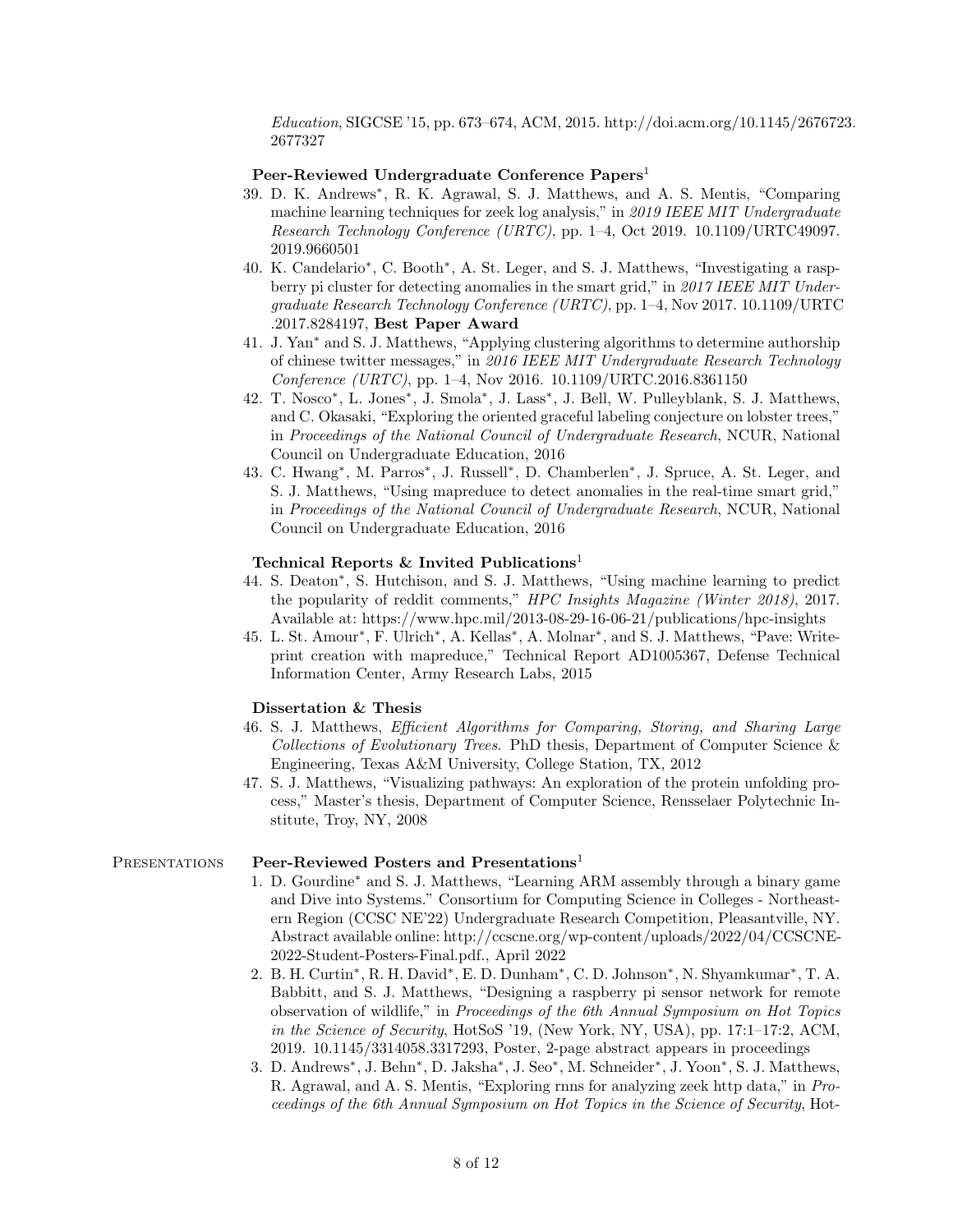SoS '19, (New York, NY, USA), pp. 18:1–18:2, ACM, 2019. 10.1145/3314058.3317291, Poster, 2-page abstract appears in proceedings

- 4. O.-G. Baciu-Ureche<sup>∗</sup> , C. Sleeman<sup>∗</sup> , K. Scott<sup>∗</sup> , W. Moody, and S. J. Matthews, "The adventures of scriptkitty: Teaching middle school students cyber awareness with comics on the raspberry pi," in Proceedings of the 50th ACM Technical Symposium on Computer Science Education, SIGCSE '19, (New York, NY, USA), pp. 1294–1294, ACM, 2019. 10.1145/3287324.3293702, ACM Student Research Competition poster
- 5. N. Shopov<sup>∗</sup> , M. Jeong<sup>∗</sup> , E. Rude<sup>∗</sup> , B. Neseralla<sup>∗</sup> , S. Hutchison, A. Mentis, and S. J. Matthews, "Investigating tensorflow for airport facial identification: Poster," in Proceedings of the 5th Annual Symposium and Bootcamp on Hot Topics in the Science of Security, HoTSoS '18, pp. 23:1–23:1, ACM, April 2018. 10.1145/3190619.3191692
- 6. S. Drakontaidis<sup>∗</sup> , M. Stanchi<sup>∗</sup> , G. Glazer<sup>∗</sup> , A. Davis<sup>∗</sup> , M. Stark<sup>∗</sup> , C. Clay<sup>∗</sup> , J. Hussey, N. Barry, A. S. Leger, and S. J. Matthews, "Integrating historical and real-time anomaly detection to create a more resilient smart grid architecture: Poster," in Proceedings of the 5th Annual Symposium and Bootcamp on Hot Topics in the Science of Security, HoTSoS '18, pp. 22:1–22:1, ACM, April 2018. 10.1145/3190619.3191683
- 7. A. Alejos<sup>\*</sup>, M. Ball<sup>\*</sup>, C. Eckert<sup>\*</sup>, M. Ma<sup>\*</sup>, H. Ward<sup>\*</sup>, P. Hanlon, and S. J. Matthews, "Exploring the raspberry pi for data summarization in wireless sensor networks: Poster," in Proceedings of the 5th Annual Symposium and Bootcamp on Hot Topics in the Science of Security, HoTSoS '18, pp. 18:1–18:1, ACM, April 2018. 10.1145/3190619 .3191679
- 8. D. Brownfield<sup>\*</sup>, S. Deaton<sup>\*</sup>, L. Kosta<sup>\*</sup>, Z. Zhu<sup>\*</sup>, and S. J. Matthews, "Leveraging apache spark for real-time regex matching on bro log data." Consortium for Computing Science in Colleges - Northeastern Region (CCSC NE'17) Undergraduate Research Competition, Best Poster, Albany NY (Also won 4th place at HPC Day in Dartmouth MA in May 2017), April 2017
- 9. J. Lee\*, A. Lacey\*, Z. Panto\*, M. Jenkins\*, and S. J. Matthews, "A k-means approach for attributing the authorship of anonymous e-mail." National Conference on Undergraduate Research (NCUR'16), Asheville NC, April 2016
- 10. S. Horras<sup>∗</sup> , R. Gerber, and S. J. Matthews, "Investigating job configuration efficiency on hpc resources at NERSC." National Conference on Undergraduate Research (NCUR'15), Cheney WA, April 2015
- 11. A. Kellas<sup>\*</sup>, A. Molnar<sup>\*</sup>, L. St. Amour<sup>\*</sup>, F. Ulrich<sup>\*</sup>, and S. J. Matthews, "Parallel author verification of e-mail (abstract only)," in Proceedings of the  $46th$  ACM Technical Symposium on Computer Science Education, SIGCSE '15, pp. 717–717, ACM, March 2015. 10.1145/2676723.2693634, ACM Student Research Competition
- 12. L. Jones\*, R. Betros\*, B. Tyson\*, N. Rollings\*, J. Figueroa-Cecco\*, and S. J. Matthews, "Using mapreduce to compare large collections of evolutionary trees." 2014 Grace Hopper Celebration of Women in Computing (GHC'14), Phoenix AZ, October 2014
- 13. J. Hannigan<sup>\*</sup>, S. J. Matthews, J. K. Wickiser, and P. Shakarian, "Leveraging host protein network topology to identify cancer causing pathogens." ACM Student Research Competition, 2014 ACM Richard Tapia Conference, Seattle WA, Best Poster (Also awarded Best Poster at the 2013 USMA Network Science Poster Competition, May 2013), February 2014
- 14. S. J. Matthews and T. L. Williams, "An efficient and extensible approach for compressing phylogenetic trees." Eight annual conference of the midsouth computational biology and bioinformatics society (MCBIOS'11) First Place, April 2011
- 15. S. J. Matthews, S.-J. Sul, and T. L. Williams, "Effective phylogenetic compression with treezip." Informatics for Phylogenetics, Evolution, and Biodiversity (iEvo-Bio'10), Portland OR, Available from Nature Precedings: http://hdl.handle.net/10101/ npre.2010.4613.1, June 2010
- 16. S. J. Matthews, S. J. Sul, and T. L. Williams, "Treezip: A new algorithm for compressing large collections of evolutionary trees," in 2010 Data Compression Conference, pp. 544–544, March 2010. 10.1109/DCC.2010.64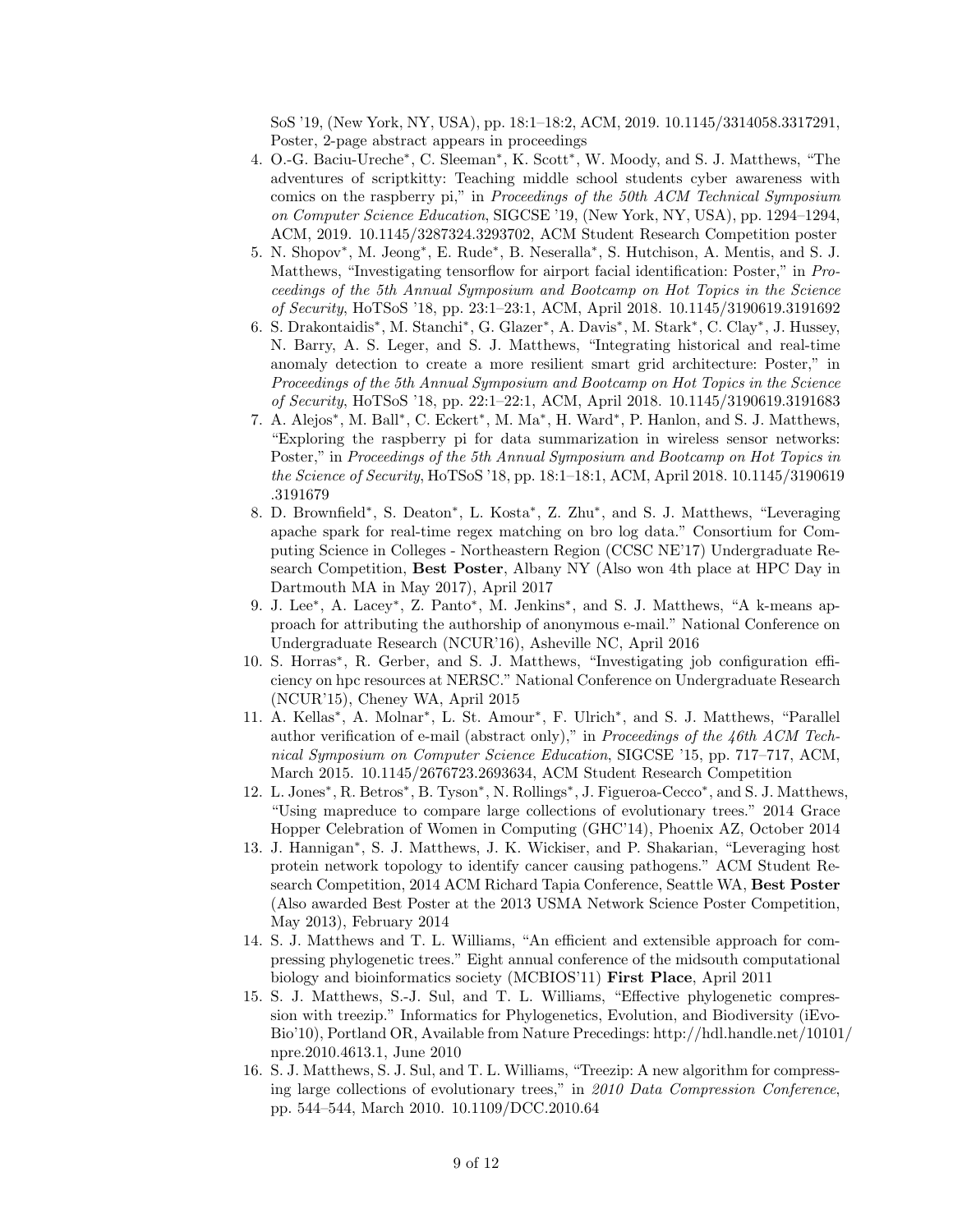- 17. A. Dal-Molin, S. J. Matthews, S.-J. Sul, J. Munro, J. Woolley, T. Heraty, and T. L. Williams, "Large datasets, large sets of trees, and how many brains? – visualization and comparison of phylogenetic hypotheses inferred from rdna in chalcidoidea (hymenoptera)." Entomological Society of America (ESA) Annual Meeting: Student Competition for the President's Prize, Indianapolis IN, December 2009
- 18. S. J. Matthews, S.-J. Sul, and T. L. Williams, "Using mapreduce for evolutionary trees on multicore platforms." ACM Student Research Competition, 2009 ACM Richard Tapia Conference, Portland OR, April 2009

#### Peer-Reviewed Conference Panels, BOF, & Workshops

- 19. E. Shoop, R. Brown, J. Adams, and S. Matthews, "Teaching distributed computing fundamentals using raspberry pi clusters," in Proceedings of the 53rd ACM Technical Symposium on Computer Science Education V. 2, SIGCSE 2022, (New York, NY, USA), p. 1201, ACM, 2022. 10.1145/3478432.3499161, (Workshop)
- 20. S. J. Matthews, M. Chris, R. H. Arpaci-Dusseau, and K. C. Webb, "Textbooksforall: Free textbooks and their place in computer science education," in *Proceedings of* the 52nd ACM Technical Symposium on Computer Science Education, SIGCSE '21, 2021. (Panel)
- 21. J. C. Adams, R. Brown, S. J. Matthews, and E. Shoop, "Teaching parallel and distributed computing in the time of covid," in Proceedings of the 52nd ACM Technical Symposium on Computer Science Education, SIGCSE '21, 2021. (Birds of a Feather)
- 22. S. J. Matthews, J. C. Adams, R. Brown, and E. Shoop, "Incorporating parallel computing in the undergraduate computer science curriculum," in Proceedings of the 51st ACM Technical Symposium on Computer Science Education, SIGCSE '20, (New York, NY, USA), p. 1399, ACM, 2020. 10.1145/3328778.3372511, (Birds of a Feather)
- 23. E. Shoop, J. C. Adams, R. Brown, and S. J. Matthews, "Introducing beginners to distributed computing using raspberry pi clusters," in Proceedings of the 51st ACM Technical Symposium on Computer Science Education, SIGCSE '20, (New York, NY, USA), p. 1388, ACM, 2020. 10.1145/3328778.3367004, (Workshop)
- 24. S. J. Matthews, J. C. Adams, R. A. Brown, and E. Shoop, "Exploring parallel computing with openmp on the raspberry pi," in Proceedings of the 50th ACM Technical Symposium on Computer Science Education, SIGCSE '19, (New York, NY, USA), pp. 1234–1234, ACM, 2019. 10.1145/3287324.3287535, (Workshop)
- 25. J. C. Adams, R. A. Brown, J. Kawash, S. J. Matthews, and E. Shoop, "Leveraging the raspberry pi for cs education," in Proceedings of the 49th ACM Technical Symposium on Computer Science Education, SIGCSE '18, pp. 814–815, ACM, February 2018. 10.1145/3159450.3159611, (Panel)
- 26. R. Brown, J. Adams, S. Matthews, and E. Shoop, "Teaching parallel and distributed computing with mpi on raspberry pi clusters: (abstract only)," in Proceedings of the 49th ACM Technical Symposium on Computer Science Education, SIGCSE '18, pp. 1054–1054, ACM, February 2018. 10.1145/3159450.3162369, (Workshop)
- 27. S. J. Matthews, J. C. Adams, R. Brown, and E. Shoop, "Teaching parallel computing with OpenMP on the raspberry pi (abstract only)," in *Proceedings of the 2017* ACM SIGCSE Technical Symposium on Computer Science Education, SIGCSE '17, pp. 741–741, ACM, March 2017. 10.1145/3017680.3017818, (Workshop)
- 28. F. Rahman, S. Matthews, K. Shaw, and A. Danyluk, "Can we really do it?: Conducting significant computer science research in primarily undergraduate institutions (PUIs) (abstract only)," in Proceedings of the 2017 ACM SIGCSE Technical Symposium on Computer Science Education, SIGCSE '17, pp. 729–729, ACM, March 2017. 10.1145/3017680.3022347, (Birds of a Feather)
- 29. S. J. Matthews, B. H. Marshall, J. Walter, and T. L. Williams, "Cultivating more women in academia." 2016 Grace Hopper Celebration of Women in Computing, Houston TX (Panel), October 2016
- 30. S. J. Matthews, R. A. Brown, J. C. Adams, and E. Shoop, "Parallel computing with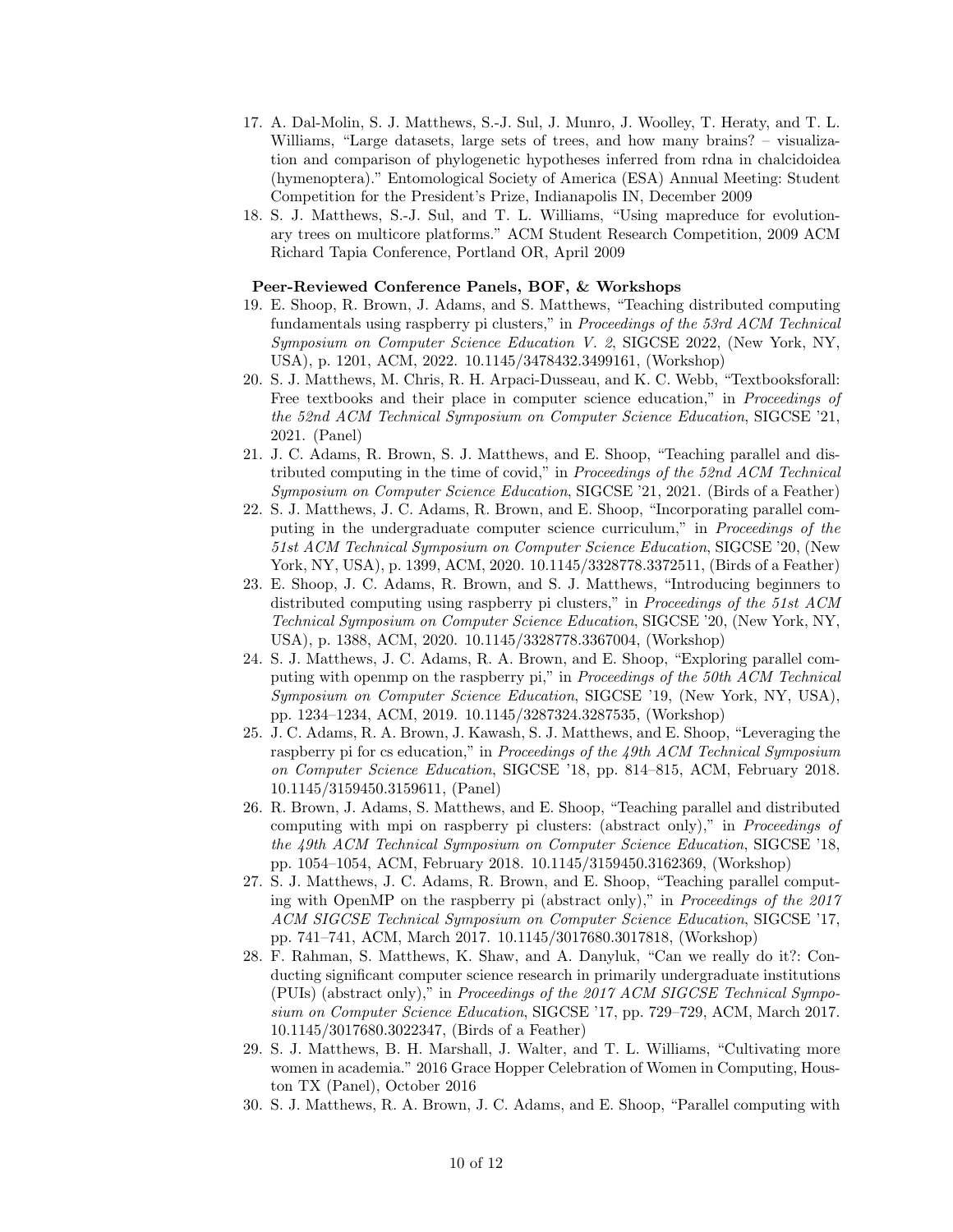OpenMP on the raspberry pi 2." 2016 ACM Richard Tapia Conference (Tapia'16), Austin TX (Workshop), September 2016

- 31. S. J. Matthews, L. Tapia, N. Amato, and E. Walker, "Navigating the academic job search." 2013 Grace Hopper Celebration of Women in Computing, Minneapolis MN (Panel), October 2013
- 32. D. Cummings, S. J. Matthews, P. Taele, N. Bowers, and D. Eberly, "Fake it till you make it: Overcoming imposter syndrome." 2013 ACM Richard Tapia Celebration of Diversity in Computing Conference, Washington DC (Panel), February 2013
- 33. S. J. Matthews, D. Cummings, C. Lively, A. Davis, and V. Taylor, "Faking it: Overcoming imposter syndrome." 2011 ACM Richard Tapia Celebration of Diversity in Computing Conference, San Francisco CA (Panel), April 2011
- 34. L. Tapia, C. Lively, and S. J. Matthews, "Steps to a phd: A student's perspective." 2009 ACM Richard Tapia Celebration of Diversity in Computing Conference, Portland OR (Panel), April 2009

### Other Invited Talks/Panels (Internal)

- 35. "Dean's Faculty Research Panel", United States Military Academy, May 3, 2018. With John Hartke, Dom Larkin, Daniel Milton and Enoch Nagelli.
- 36. S. J. Matthews, "The case for energy proportional data analysis." Cyber Research Center Brownbag Series, West Point NY, August 2018
- 37. S. J. Matthews, "Why YOU should care about parallel computing: using HPC to solve problems of critical mass." HPC Brown Bag Series, West Point NY, December 2017
- 38. S. J. Matthews, "Parallelizing data science applications of critical mass." Network Science Center Brown Bag Series, West Point NY, February 2016
- 39. S. J. Matthews, "The gist of it: Confidential advice for women & minorities in STEM." Society of Women Engineers USMA Chapter Luncheon, West Point NY, January 2016
- 40. "Published Authors' Night", United States Military Academy Prep School, August 27, 2015. With Remi Hajjar, Ruth Beitler, Gerard McGowan, and Anthony Johnson.
- 41. "Published Authors' Night", United States Military Academy Prep School, November 5, 2014. With Cindy Jebb, Marc Napolitano, Don Outing, and Remi Hajjar.

#### SERVICE Professional Service

- Activities Position Papers and Curriculum Reports Program Committee, ACM SIGCSE (2021)
	- Program Committee, EduPar (2020)
	- Research Papers Program Committee, ACM SIGCSE (2019)
	- Experiential Reports & Tools Program Committee, ACM SIGCSE (2020, 2018)
	- Lightning Talk Program Committee, ACM SIGCSE (2018, 2017)
	- Program Committee, EduHPC Workshop (2016)
	- Scholarship Committee, ACM Richard Tapia Celebration of Diversity in Computing (2016, 2015, 2014, 2013)
	- Medical-Technology Track Program Committee, Grace Hopper Celebration (2013)

#### Academy Service

- USMA Academic Freedom Advisory Committee, 2017 Present
- USMA Academic Research Council, AY2019
- USMA Dean's Service Award Subcommittee member, 2016, 2017
- USMA Faculty Manual Committee (Formerly Rules Committee), 2015

#### Department Service

- EECS Excellence in Teaching Award Committee, 2013, 2017, 2018, 2019
- Title 10 Hiring Committee, 2016, 2019, 2020
- 2014 CSG Lead Hiring Committee